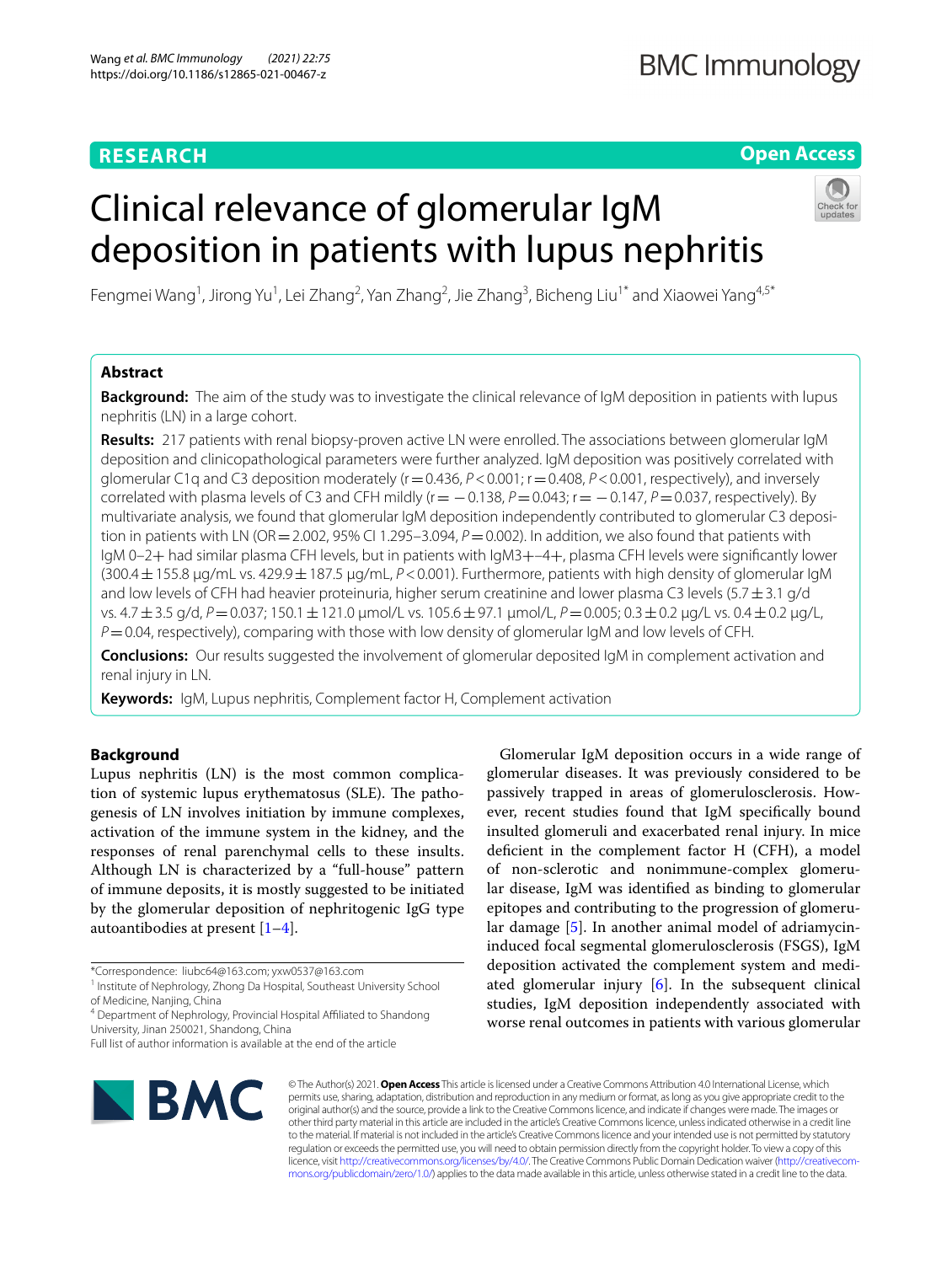diseases, including FSGS, IgA nephropathy (IgAN), and diabetic nephropathy (DN) [[7–](#page-8-4)[9](#page-8-5)].

Since natural antibody IgM is suggested to bind to endogenous neoepitopes that are exposed after injury and exacerbates damage  $[10-13]$  $[10-13]$  $[10-13]$ , whether it is involved in the pathogenesis of LN presented with various types of kidney injury deserves to be investigated. In our previous study, we found that plasma CFH levels in patients with LN at active phase were signifcantly lower than those in non-renal SLE patients or those in normal controls, and plasma CFH levels were negatively associated with SLE-DAI scores and positively associated with serum C3 levels. In the remission phase of LN, plasma CFH returned to the normal levels [\[14](#page-8-8)]. Whether the decreased CFH level in active LN leads to extra glomerular IgM deposition just as it did in *CFH*<sup>−</sup>/<sup>−</sup> mice is also an interesting question.

In this study, we frstly investigated the clinical relevance of renal IgM deposition and the relationship of plasma CFH levels with glomerular IgM deposition in a large Chinese LN cohort.

## **Results**

## **Baseline data of patients with LN**

In total, 217 consecutive patients with renal biopsyproven active LN were enrolled. General clinical and renal histopathological profles of the patients at renal biopsy are listed in Tables  $1$  and  $2$ . The age of the patients were  $32.7 \pm 11.9$  years old. The female-to-male ratio was 5.2:1. At the time of renal biopsy, all the patients recieved oral predisone or intravenous methyprednisonlone. 23 (10.6%) patients received mycophenolate mofetil combined with glucocorticoid, 12 (5.5%) patients received tarcrolimus combined with glucocorticoid, the other 182 patients received no immunosuppressants.

According to the 2003 classifcation of LN, 7 patients were classifed as Class II (3.2%), 37 as Class III (17.1%, including 12 as Class III+V), 126 as Class IV (58.1%, including 7 as Class IV + V), and 47 as Class V (21.7%). None were Classes I and VI in this study.

# **Glomerular IgM deposition and correlations**

# **with clinicopathological parameters in patients with LN**

Renal immunofuorescence profles of the 217 patients at renal biopsy are listed in Table [3](#page-2-1). Among the 217 patients, 33 (15.2%) patients had no IgM deposition in glomeruli, whereas 184 patients had IgM deposition in glomeruli, including 72 (33.2%) patients with IgM  $1+$ , 81  $(37.3%)$  patients with IgM 2+, 29  $(13.4%)$  patients with IgM 3+, and 2 (0.9%) patients with IgM 4+.

To explore the clinical implications of glomerular IgM deposition in LN, we analyzed the correlations between the intensity of IgM deposition and clinico-histological <span id="page-1-0"></span>**Table 1** General clinical profiles of patients with lupus nephritis at renal biopsy

| <b>Characteristic</b>                                                                   | Value            |
|-----------------------------------------------------------------------------------------|------------------|
| Number of patients                                                                      | 217              |
| Age (mean $\pm$ s.d.) (years)                                                           | $32.7 + 11.9$    |
| Gender (female/male)                                                                    | 182/35           |
| The time between presentation of lupus nephritis and<br>biopsy (median, range) (months) | $23(0-214)$      |
| Duration of follow-up (median, range) (months)                                          | 49 (6-240)       |
| SLEDAI (mean $\pm$ s.d.)                                                                | $17.5 \pm 5.7$   |
| Number of fever (non-infectious) (%)                                                    | 66 (30.4)        |
| Number of eruption (%)                                                                  | 120 (55.3)       |
| Number of photosensitivity (%)                                                          | 50(23)           |
| Number of oral ulcer (%)                                                                | 64 (29.5)        |
| Number of arthralgia (%)                                                                | 118 (54.4)       |
| Number of neurological disorder (%)                                                     | 12(5.5)          |
| Number of anemia (%)                                                                    | 143 (65.9)       |
| Number of thrombocytopenia (%)                                                          | 66 (30.4)        |
| Number of leukocytopenia (%)                                                            | 101 (46.5)       |
| Number of hematuria (%)                                                                 | 166 (76.5)       |
| Number of leukocyturia (non-infection) (%)                                              | 113 (52.1)       |
| Number of acute renal failure (%)                                                       | 40 (18.4)        |
| Hemoglobin (mean $\pm$ s.d.) (g/L)                                                      | $101.9 \pm 25.8$ |
| Urine protein (mean $\pm$ s.d.) (g/24 h)                                                | $4.3 \pm 3.2$    |
| Serum creatinine (median, IQR) (umol/L)                                                 | 84 (68-129)      |
| C3 (mean $\pm$ s.d.) (g/L)                                                              | $0.46 \pm 0.23$  |
| $C4$ (mean $\pm$ s.d.) (g/L)                                                            | $0.23 \pm 0.17$  |
| Antinuclear antibody positive (%)                                                       | 214 (98.6)       |
| Anti-dsDNA antibodies positive (%)                                                      | 152 (70.0)       |
| Anti-Smith antibodies positive (%)                                                      | 51(23.5)         |
| Anti-SSA antibodies positive (%)                                                        | 101 (46.5)       |
| Anti-SSB antibodies positive (%)                                                        | 24(11.1)         |
| Anti-C1q antibodies positive (%)                                                        | 90 (41.5)        |

*s.d.* standard deviation, *SLEDAI* Systemic Lupus Erythematosus Disease Activity Index, *IQR* interquartile range, *dsDNA* double-stranded DNA, *SSA* Sjogren's syndrome A antigen, *SSB* Sjogren's syndrome B antigen

manifestations of patients at biopsy. The percentage of glomerular IgM 3+–4+ in patients with histological Class II, III (including  $III + V$ ), IV (including  $IV + V$ ) and V were 14.3%, 13.5%, 16.7% and 8.5%, respectively. Although the percentage of stronger IgM deposition seemed to be lower in Class V, but the diference did not reach statistical signifcance (8.5% in Class V vs. 15.9% in other Classes;  $P = 0.201$ ). It was found that the intensity of IgM deposition was correlated with the intensity of IgG and IgA deposition in glomeruli  $(r=0.293,$ *P*<0.001; r=0.456, *P*<0.001). IgM deposition was positively correlated with glomerular C1q and C3 deposition moderately (r=0.408, *P*<0.001; r=0.436, *P*<0.001, respectively), and inversely correlated with plasma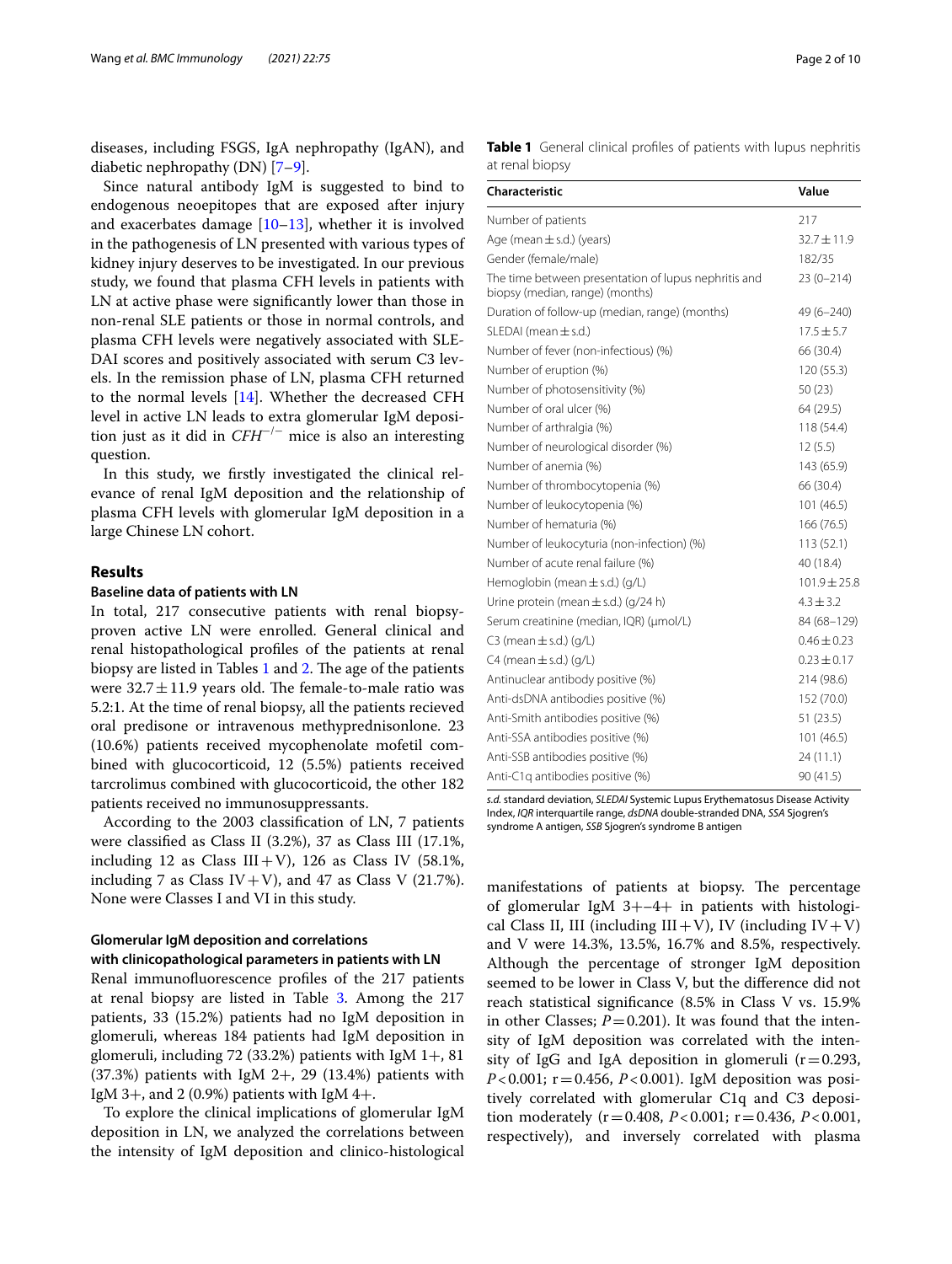<span id="page-2-0"></span>**Table 2** Renal histopathological profles of patients with lupus nephritis at renal biopsy

| <b>Characteristics</b>                                      | Value    |
|-------------------------------------------------------------|----------|
| Activity indices score (median, range)                      | 8(0, 19) |
| Endocapillary hypercellularity (median, range)              | 3(0, 3)  |
| Cellular crescents (median, range)                          | 0(0, 6)  |
| Karyorrhexis/fibrinoid necrosis (median, range)             | 0(0, 6)  |
| Subendothelial hyaline deposits (median, range)             | 1(0, 3)  |
| Interstitial inflammatory cell infiltration (median, range) | 1(0, 3)  |
| Glomerular leukocyte infiltration (median, range)           | 1(0, 12) |
| Chronicity indices score (median, range)                    | 2(0, 10) |
| Glomerular sclerosis (median, range)                        | 0(0, 3)  |
| Fibrous crescents (median, range)                           | 0(0, 3)  |
| Tubular atrophy (median, range)                             | 1(0, 3)  |
| Interstitial fibrosis (median, range)                       | 1(0, 3)  |

<span id="page-2-1"></span>**Table 3** Renal immunofuoresence profles of patients with lupus nephritis at renal biopsy

| <b>Characteristics</b>                  | Value      |  |
|-----------------------------------------|------------|--|
| IgG immunofluorescence intensity, n (%) |            |  |
| $0+$                                    | 8(3.7)     |  |
| $1+$                                    | 45 (20.7)  |  |
| $2+$                                    | 78 (35.9)  |  |
| $3+$                                    | 78 (35.9)  |  |
| $4+$                                    | 8(3.7)     |  |
| IgA immunofluorescence intensity, n (%) |            |  |
| $0+$                                    | 24 (11.1)  |  |
| $1+$                                    | 57(26.3)   |  |
| $2+$                                    | 88 (40.6)  |  |
| $3+$                                    | 46 (21.2)  |  |
| $4+$                                    | 2(0.9)     |  |
| IgM immunofluorescence intensity, n (%) |            |  |
| $0+$                                    | 33 (15.2)  |  |
| $1+$                                    | 72 (33.2)  |  |
| $2+$                                    | 81 (37.3)  |  |
| $3+$                                    | 29 (13.4)  |  |
| $4+$                                    | 2(0.9)     |  |
| C3 immunofluorescence intensity, n (%)  |            |  |
| $0+$                                    | 4(1.8)     |  |
| $1+$                                    | 21(9.7)    |  |
| $2+$                                    | 75 (34.6)  |  |
| $3+$                                    | 107 (49.3) |  |
| $4+$                                    | 10(4.6)    |  |
| C1q immunofluorescence intensity, n (%) |            |  |
| $0+$                                    | 15(6.5)    |  |
| $1+$                                    | 52 (24.0)  |  |
| $2+$                                    | 83 (38.2)  |  |
| $3+$                                    | 66 (30.4)  |  |
| $4+$                                    | 2(0.9)     |  |

levels of C3 and CFH mildly  $(r=-0.138, P=0.043;$  $r = -0.147$ ,  $P = 0.037$ , respectively), but no correlation with plasma C1q levels ( $r = -0.109$ ,  $P = 0.115$ ). Among the pathologic indices, glomerular IgM deposition was positively correlated with subendothelial hyaline deposits mildly  $(r=0.136, P=0.045)$  and inversely correlated with interstitial inflammatory cell infiltration  $(r=-0.153,$  $P=0.025$ ). There was no correlation between IgM deposition and proteinuria levels, serum creatine levels or SLEDAI scores (detailed in Table [4\)](#page-2-2).

# **Glomerular IgM deposition independently contributes to glomerular C3 deposition in patients with LN**

Complement activation was one of the mechanisms contributing to renal injury initiated by immune complexes deposition. Since glomerular IgM deposition was not only positively correlated with C3 deposition,

<span id="page-2-2"></span>**Table 4** Correlations between clinicopathological data and glomerular IgM deposition in lupus nephritis

| <b>Parameters</b>                           | r        | P value |
|---------------------------------------------|----------|---------|
| Clinical parameters                         |          |         |
| Age (years)                                 | $-0.154$ | 0.024   |
| SI FDAI                                     | 0.013    | 0.847   |
| Hemoglobin (g/L)                            | 0.008    | 0.907   |
| 24-h urine protein (g/24 h)                 | 0.050    | 0.466   |
| Serum creatinine (µmol/L)                   | $-0.039$ | 0.572   |
| Plasma C1q levels (mg/L)                    | $-0.109$ | 0.115   |
| Plasma C3 levels (g/L)                      | $-0.138$ | 0.043   |
| Plasma CFH levels (µg/mL)                   | $-0.147$ | 0.037   |
| Plasma soluble C5b-9 levels (ng/mL)         | 0.009    | 0.899   |
| Pathological parameters                     |          |         |
| Histological classes                        | $-0.010$ | 0.882   |
| $\mathsf{A}$                                | 0.003    | 0.965   |
| Endocapillary hypercellularity              | 0.050    | 0.461   |
| Cellular crescents                          | $-0.064$ | 0.345   |
| Karyorrhexis/fibrinoid necrosis             | 0.024    | 0.720   |
| Subendothelial hyaline deposits             | 0.136    | 0.045   |
| Interstitial inflammatory cell infiltration | $-0.153$ | 0.025   |
| Glomerular leukocyte infiltration           | $-0.005$ | 0.943   |
| CI                                          | $-0.022$ | 0.745   |
| Glomerular sclerosis                        | $-0.014$ | 0.843   |
| Fibrous crescents                           | $-0.012$ | 0.860   |
| Tubular atrophy                             | $-0.033$ | 0.626   |
| Interstitial fibrosis                       | $-0.062$ | 0.360   |
| Glomerular IgG deposition                   | 0.293    | < 0.001 |
| Glomerular IgA deposition                   | 0.456    | < 0.001 |
| Glomerular C3 deposition                    | 0.436    | < 0.001 |
| Glomerular C1q deposition                   | 0.408    | < 0.001 |

*CFH* complement factor H, *SLEDAI* Systemic Lupus Erythematosus Disease Activity Index, *AI* activity indices, *CI* chronicity indices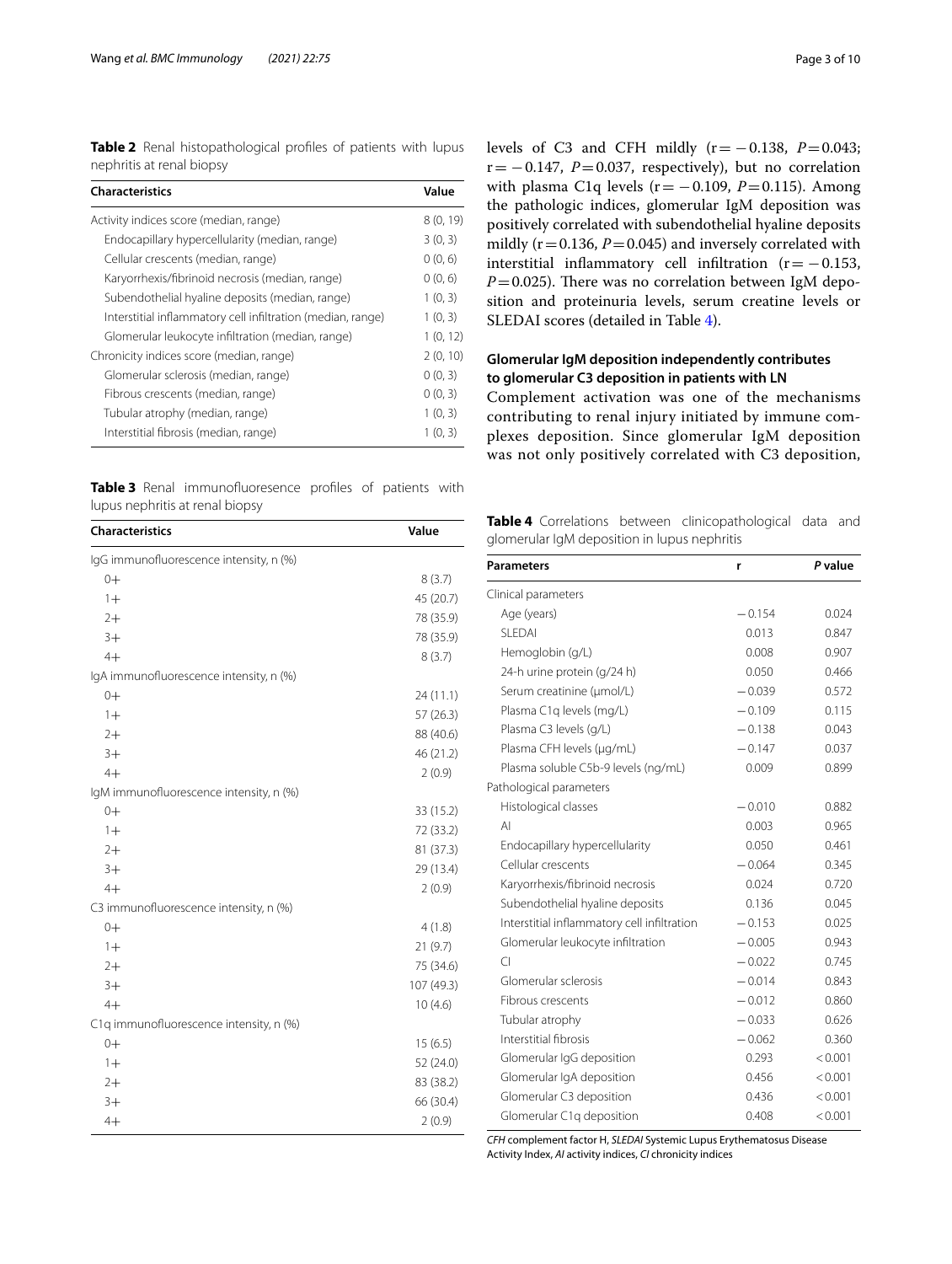but also correlated with glomerular IgG and IgA deposition, multivariate analysis was used to determine whether IgM contributed to complement activation independently.

As shown in Table [3,](#page-2-1) in our cohort, almost all the patients had C3 deposition in glomeruli. Among them, 46.1% patients had relatively mild C3 deposition  $(0+–2+)$ , and 53.9% patients had relatively strong C3 deposition  $(3+–4+)$ . Then multivariate analysis of predictors for strong granular C3 staining was performed using the binary logistic regression model. We found that glomerular IgM deposition independently contributed to glomerular C3 deposition in patients with LN (OR = 2.002, 95% CI 1.295–3.094,  $P = 0.002$ ) (shown in Table [5](#page-3-0)).

## **Association of glomerular IgM deposition and circulating CFH levels in patients with LN**

In animal models, *CFH*−/− leads to glomerular IgM deposition [\[5\]](#page-8-2). Interestingly, in our cohort, we also found negative correlation between the intensity of glomerular IgM deposition and plasma CFH levels, although the correlation coefficient was low. We further compared circulating CFH levels in patients with different glomerular IgM deposition intensity. Plasma CFH levels were significantly lower in patients with IgM 3+–4+ compared with those in patients with IgM 0+–2+ (300.4  $\pm$  155.8 µg/mL vs. 429.9  $\pm$  187.5 μg/mL, *P* < 0.001). While referring to IgG, it was found that plasma CFH levels were also associated with the intensity of glomerular IgG deposition, but with an opposite tendency compared with the deposition of IgM (Fig.  $1$ ).

# **Association of clinicopathological parameters and the levels of plasma CFH and glomerular IgM deposition**

According to our previous data, the median plasma CFH level in healthy controls was  $542.8 \mu g/mL$  [[14\]](#page-8-8). Then we divided our LN patients into 2 groups: Lower CFH level group (plasma CFH levels<542.8 μg/mL) and higher CFH level group (plasma CFH levels≥542.8 μg/mL). In this cohort, 165 patients had lower plasma CFH levels, and 52 patients had higher plasma CFH levels. In the higher CFH level group, 51 patients had relatively weaker glomerular IgM deposition  $(0-2+)$ , and only 1 patient had glomerular IgM 3+.

In the lower CFH level group, 30 patients had glomerular IgM 3+–4+, while 135 patients had glomerular IgM 0–2+. We found that patients with stronger glomerular IgM deposition had signifcantly heavier proteinuria, higher serum creatinine and lower plasma C3 levels  $(5.7 \pm 3.1 \text{ g/d} \text{ vs. } 4.6 \pm 3.3 \text{ g/d}, P = 0.026;$  $150.1 \pm 121.0$  μmol/L vs.  $124.7 \pm 140.6$  μmol/L,  $P = 0.015$ ;  $0.30 \pm 0.2$  μg/L vs.  $0.44 \pm 0.22$  μg/L,  $P = 0.023$ , respectively). There was no significant difference in other indices (detailed in Table [6](#page-5-0)).

# **Association of glomerular IgM deposition and renal outcome in patients with LN**

In our cohort, patients with LN were followed up for a mean duration of  $57.3 \pm 58.1$  months after renal biopsy, and the median time between presentation of LN and renal biopsy were  $23$  months  $(0-214$  months). The median duration of follow-up was 49 months, ranged from 6 to 240 months. We evaluated the association between glomerular IgM deposition and renal survival by Kaplan–Meier survival analysis. It was found that

<span id="page-3-0"></span>

|  | <b>Table 5</b> Risk factors for glomerular C3 deposition in patients with lupus nephritis |
|--|-------------------------------------------------------------------------------------------|
|--|-------------------------------------------------------------------------------------------|

| Parameter                 | Univariate analysis    |         | <b>Multivariate analysis</b> |         |
|---------------------------|------------------------|---------|------------------------------|---------|
|                           | OR (95% CI)            | P value | OR (95%CI)                   | P value |
| Sex, men                  | $0.557(0.262 - 1.187)$ | 0.130   |                              |         |
| Age, per 10 yr            | $0.870(0.682 - 1.108)$ | 0.259   |                              |         |
| Urinary protein (g/24 h)  | 1.050 (0.972-1.135)    | 0.216   |                              |         |
| Serum creatinine (µmol/L) | 1.002 (0.999-1.004)    | 0.171   |                              |         |
| Plasma C1q levels (µg/mL) | $0.993(0.980 - 1.007)$ | 0.328   |                              |         |
| Plasma CFH levels (µg/mL) | $0.999(0.997 - 1.000)$ | 0.123   |                              |         |
| Plasma C3 levels (g/L)    | $0.163(0.047 - 0.559)$ | 0.004   | $0.243(0.052 - 1.138)$       | 0.072   |
| Glomerular C1q deposition | 2.890 (2.890-4.158)    | < 0.001 | 1.940 (1.281-2.937)          | 0.002   |
| Glomerular IgG deposition | 2.238 (1.600-3.130)    | < 0.001 | 1.908 (1.278-2.848)          | 0.002   |
| Glomerular IgA deposition | 2.339 (1.677-3.263)    | < 0.001 | 1.360 (0.915-2.021)          | 0.129   |
| Glomerular IgM deposition | 2.993 (2.073-4.322)    | < 0.001 | 2.002 (1.295-3.094)          | 0.002   |

*CFH* complement factor H, *OR* odd ratio, *CI* confdence interval, *–* not included in the multiple analysis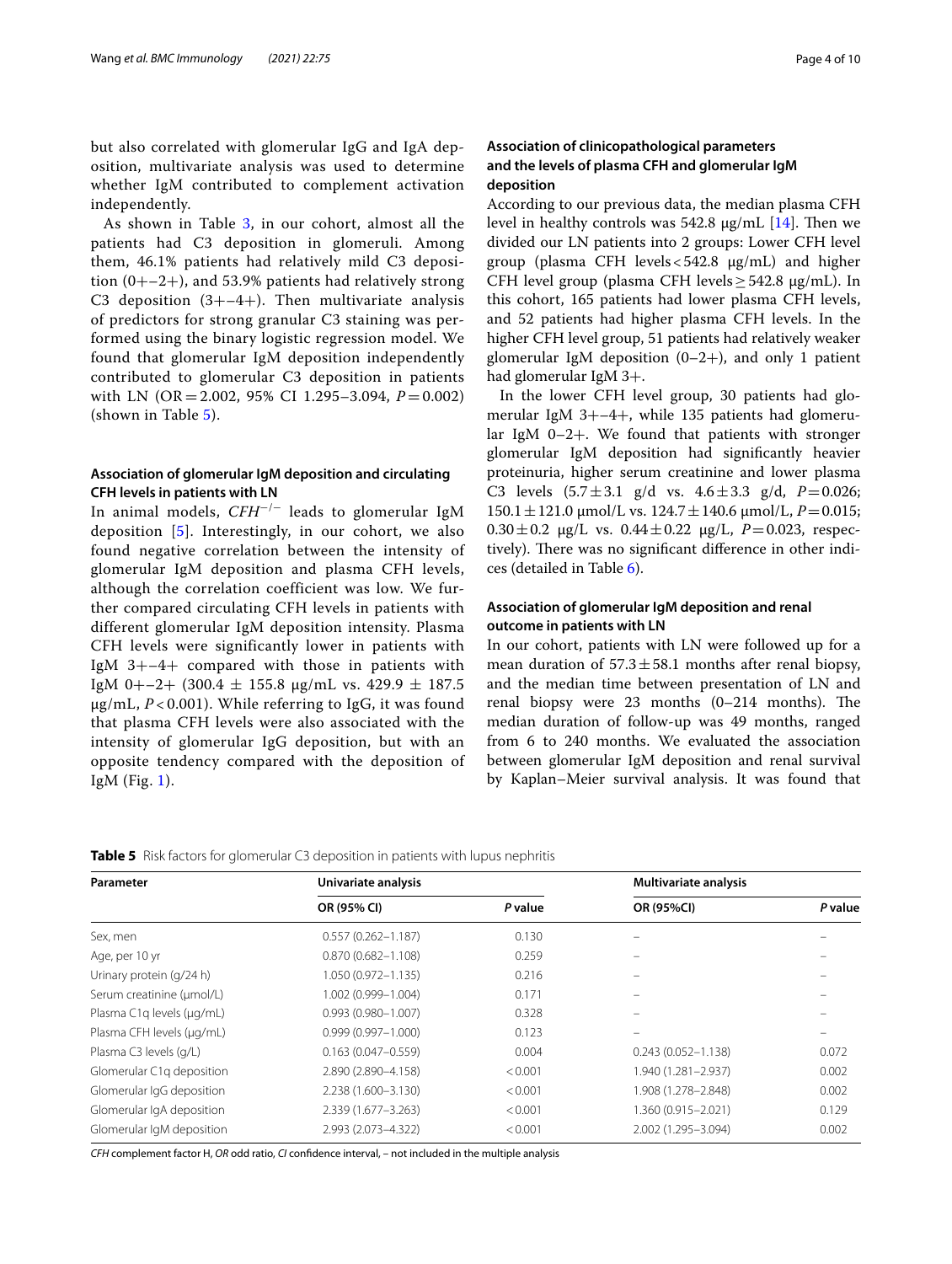A 1000

800

IgM deposition intensity was associated with plasma CFH levels.

The deposition of immune complexes and the subsequent complement activation are considered major mechanisms by which tissue injury occurs in LN [[15](#page-9-0)[–17](#page-9-1)]. Many studies have reported the pathogenic role of IgG type autoantibodies, such as anti-dsDNA antibodies, anti-C1q antibodies, anti-mCRP antibodies, in comple-ment activation and renal injuries in LN [\[18](#page-9-2)[–21\]](#page-9-3). Natural IgM antibody is generally regarded as an activator of complement classical pathway. Complement activation by IgM antibodies was essential for C3 deposition on apoptotic cells and their uptake by macrophages [\[22](#page-9-4)], indicating the involvement of IgM in the pathogenesis of SLE. In this study, we found that the intensity of glomerular deposited IgM was positively correlated with the intensity of glomerular deposited IgG and IgA, and moderately correlated with glomerular deposited C1q and C3. In the further multivariate analysis, glomerular deposited IgG and C1q contributed to glomerular C3 deposition, which supported that nephritogenic IgG autoantibodies mediated complement classical pathway was activated in renal tissue in LN. What's more, IgM rather than IgA contributed to glomerular C3 deposition independently. Our fndings frstly indicated that the abundant deposited IgM in glomeruli in LN was involved in the complement activation and pathogenicity.

Deletion of CFH results in uncontrolled complement alternative pathway activation and glomerular injury. *CFH*−/− mice is an animal model of non-sclerotic and nonimmune-complex glomerular disease. CFH defciency induced IgM deposition on endothelial cells and subendothelial areas. Panzer et al. crossed *CFH*−/− mice with  $\mu MT$  mice (mice unable to produce IgM) and demonstrated that IgM contributed to the progression of glomerular damage induced by CFH deficiency [\[5\]](#page-8-2). In active LN, plasma CFH levels decreased to lower levels [[14\]](#page-8-8). Interestingly, in this study we found that glomerular IgM deposition was inversely correlated with plasma levels of CFH, plasma CFH levels were signifcantly lower in patients with stronger IgM deposition (3+–4+) compared with those in patients with weaker IgM deposition  $(0+–2+)$ , and stronger glomerular IgM deposition was more often observed in lower CFH group. Our results proposed that in patients with LN, CFH defciency seemed to induce extra glomerular IgM deposition too. IgM within the glomerulus was considered as a downstream event occurring secondary to glomerular damage. Some clinical studies of patients with nephrotic syndrome demonstrated more severe manifestations in association with secondary glomerular IgM deposition [[23–](#page-9-5)[26\]](#page-9-6). However, it is clear that not all patients with glomerular disease develop IgM deposition. According

<span id="page-4-0"></span>compared with the plasma CFH levels in lupus nephritis patients with glomerular IgM3+–4+ deposition or IgG 3+–4+. \*: *P*<0.05; \*\**P*<0.001

glomerular IgM deposition was not a risk factor for renal outcome in our patients with LN  $(P=0.581, HR=0.854,$ 95% CI 0.488–1.495). Patients were classifed into two groups according to the intensity of glomerular IgM deposition: IgM  $0+-2+$  and IgM  $3+-4+$ . However, there was still no signifcant diference in renal survival between the two groups  $(P=0.33)$  (Fig. [2](#page-6-0)).

# **Discussion**

Glomerular IgM staining is commonly observed in the mesangial area and on the capillary wall of glomeruli in patients with LN, but its clinical signifcance has not been elucidated yet. In this large cohort of patients with LN, we frstly reported that glomerular IgM independently contributed to glomerular C3 deposition, and glomerular

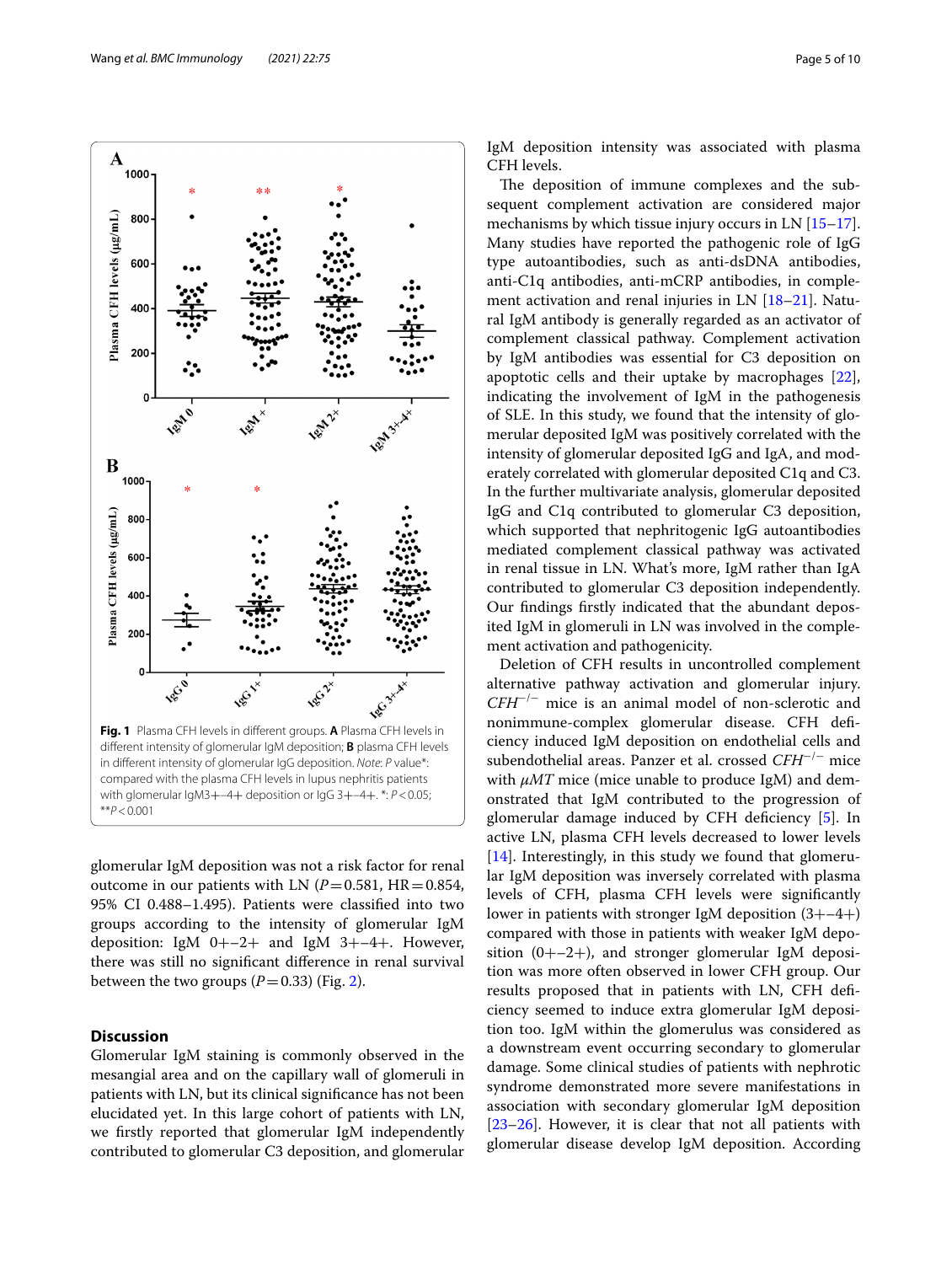|                                                   | Lower plasma CFH level group |                         |       |
|---------------------------------------------------|------------------------------|-------------------------|-------|
|                                                   | $IqM3 + -4 +$<br>$N = 30$    | $lgM 0-2+$<br>$N = 135$ | P     |
| Clinical evaluation                               |                              |                         |       |
| Gender (male %)                                   | $6(20.0\%)$                  | 17 (12.6%)              | 0.380 |
| Age (mean $\pm$ s.d.) (years)                     | $31.1 \pm 10.5$              | $33.3 \pm 11.8$         | 0.411 |
| SLEDAI (mean $\pm$ s.d.)                          | $17.2 \pm 5.2$               | $18.0 \pm 5.8$          | 0.408 |
| Laboratory assessment                             |                              |                         |       |
| Hemoglobin (mean $\pm$ s.d.) (g/L)                | $100.9 \pm 26.5$             | $99.6 \pm 25.7$         | 0.859 |
| Urine protein (median; IQR) (g/24 h)              | $5.7 \pm 3.1$                | $4.6 \pm 3.3$           | 0.026 |
| Scr (mean $\pm$ s.d.) ( $\mu$ mol/L)              | $150.1 \pm 121.0$            | 124.7 ± 140.6           | 0.015 |
| Plasma C1q (mean $\pm$ s.d.) ( $\mu$ g/mL)        | $33.2 \pm 18.8$              | $33.2 \pm 18.8$         | 0.191 |
| Plasma C3 levels (mean $\pm$ s.d.) (g/L)          | $0.30 \pm 0.2$               | $0.44 \pm 0.22$         | 0.023 |
| Plasma C4 levels (mean ± s.d.) (g/L)              | $0.23 \pm 0.17$              | $0.21 \pm 0.18$         | 0.756 |
| Plasma CFH levels (mean $\pm$ s.d.) (µg/mL)       | $294.6 \pm 131.1$            | 338.7±124.3             | 0.052 |
| Plasma soluble C5b-9 levels (mean ± s.d.) (ng/mL) | $1225.9 \pm 571.2$           | $1271.4 \pm 657.8$      | 0.785 |
| Pathological parameters                           |                              |                         |       |
| AI (median; IQR)                                  | 8(6, 10)                     | 8(4, 11)                | 0.695 |
| Endocapillary hypercellularity                    | 3(2, 3)                      | 3(1, 3)                 | 0.620 |
| Cellular crescents                                | 0(0, 2)                      | 0(0, 2)                 | 0.591 |
| Karyorrhexis/fibrinoid necrosis                   | 0(0, 2)                      | 0(0, 2)                 | 0.640 |
| Subendothelial hyaline deposits                   | 1(1, 3)                      | 1(0, 2)                 | 0.118 |
| Interstitial inflammatory cell infiltration       | 1(1, 1)                      | 1(1, 2)                 | 0.856 |
| Glomerular leukocyte infiltration                 | 1(1, 1)                      | 1(0, 1)                 | 0.454 |
| CI (median; IQR)                                  | 2.5(2, 4)                    | 2(2, 4)                 | 0.368 |
| Glomerular sclerosis                              | 0(0, 1)                      | 0(0, 1)                 | 0.970 |
| Fibrous crescents                                 | 0(0, 1)                      | 0(0, 0)                 | 0.228 |
| Tubular atrophy                                   | 1(1, 1)                      | 1(1, 1)                 | 0.481 |
| Interstitial fibrosis                             | 1(1, 1)                      | 1(1, 1)                 | 0.604 |

#### <span id="page-5-0"></span>**Table 6** Comparisons of clinical, laboratory and pathological data in patients with lower plasma CFH level group

*CFH* complement factor H, *s.d.* standard deviation, *SLEDAI* Systemic Lupus Erythematosus Disease Activity Index, *IQR* interquartile range, *AI* activity indices, *CI* chronicity indices

to the result of animal model and this clinical study, the correlationship of secondary IgM deposition and plasma CFH levels was deserved to be explored in other glomerulonephritis.

LN is characterized by the "full-house" pattern of immune deposits, IgM deposition in LN was obviously not only induced secondarily. In our cohort, it was not found obvious correlations between IgM deposition and clinicopathological parameters. As discussed above, lower CFH levels might cause extra IgM deposition. We further compared clinicopathological parameters in patients with lower CFH levels, and found that patients with stronger glomerular IgM deposition had signifcantly heavier proteinuria, higher serum creatinine and lower plasma C3 levels in the analysis subgroup. Our results indicated that secondarily deposited IgM in LN might also demonstrate more severe manifestations.

On the basis of the above relevance of glomerular IgM deposition in patients with LN, it is important to evaluate the predictive value of glomerular IgM deposition for long-term renal outcome in LN. Recently, several studies showed that IgM deposition predicted renal outcome in patients with IgAN, FSGS and diabetic nephropathy [\[7](#page-8-4), [9,](#page-8-5) [27,](#page-9-7) [28](#page-9-8)]. However, owing to the relatively good treatment response of LN and our relatively small follow-up population, we failed to draw any convincing conclusions regarding the predictive value of glomerular IgM deposition in our study.

Our study had several limitations. First, it was a retrospectively observational study, a cause-efect relationship could not be established. Second, this is the frst report revealing clinical signifcance of IgM deposition in patients with LN, fndings from this single-center study require validation from multicenter studies with larger cohorts. Third, a "full-house" pattern of immune deposits in LN caused complex pathophysiological process in complement activation, IgM deposition involved in kidney injury progression was not fully interpreted.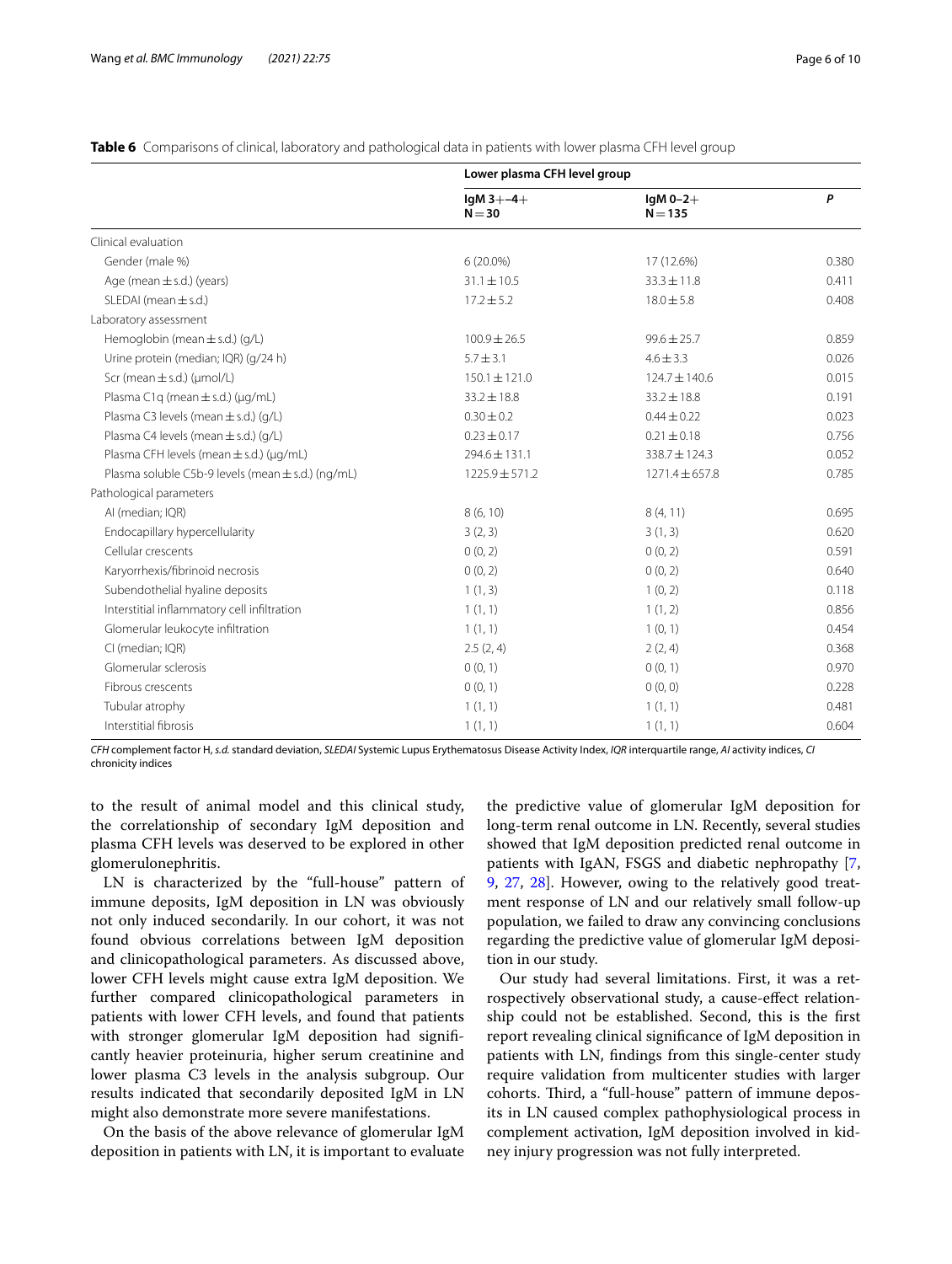

<span id="page-6-0"></span>In conclusion, this study shows that glomerular IgM independently contributed to glomerular C3 deposition, and glomerular IgM deposition intensity was associated with plasma CFH levels. The findings indicate the involvement of glomerular IgM in complement activation and renal injury.

## **Methods**

Informed consent was obtained for blood sampling and renal biopsy from each patient. For participants under 16 years old, written informed consent was provided by a parent or guardian. In addition, all clinical test results were also obtained after patients gave their consent to use them for research purposes. The research was in compliance with the Declaration of Helsinki and approved by IEC for Clinical Research of Southeast University afliated Zhongda Hospital (No. 2013-075).

## **Patients**

A total of 217 consecutive patients with renal biopsy– proven lupus nephritis diagnosed at Zhongda Hospital afliated to Southeast University from 6 September 2013 to 2 March 2019 were enrolled in this study. The patients all fulflled the 1997 ACR revised criteria for SLE [[29\]](#page-9-9).

## **Clinical evaluations**

The following clinical data were collected and analysed: gender, age, fever, anaemia, leucocytopenia,

thrombocytopenia, haematuria, leukocyturia, 24-h proteinuria, serum creatinine and hemoglobulin. Clinical disease activity was assessed using the SLE-DAI [\[30\]](#page-9-10). eGFR was calculated using a Scr-based equation adjusted for coefficients for age and gender by modified abbreviated MDRD equation based on data from Chinese CKD patients: eGFR (mL/min per  $(1.73 \text{m}^2) = 175 \times \text{[Scr (mg/dL)]}^{-1.234} \times \text{age}^{-0.179} \times (0.79)$ if female) [[31\]](#page-9-11).

The criteria for clinical remission were the same as we reported previously  $[14]$  $[14]$  $[14]$ . The remission of lupus nephritis includes complete remission and partial remission. Complete remission was defned as a urinary protein excretion of < 0.3  $g/day$ , with normal urinary sediments (red blood cell < 3/high power (HP), white blood cell < 5/HP), serum albumin and renal function. Partial remission was defned as the presence of any one of the following features: a decrease in serum creatinine to below 130 μmol/L for patients with a baseline serum creatinine of  $\geq$  130  $\mu$ mol/L, but  $\leq$  260  $\mu$ mol/L; a decrease in serum creatinine by > 50% for patients with a baseline serum creatinine of > 260 μmol/L; a decrease in urinary protein excretion by > 50%, and below 3.0 g/24 h, with a serum albumin of  $\geq$  30 g/L and stable renal function.

The patients were followed up in our outpatient clinic specified for LN. The renal endpoints were defined as end-stage renal disease (ESRD) or doubling of serum creatinine.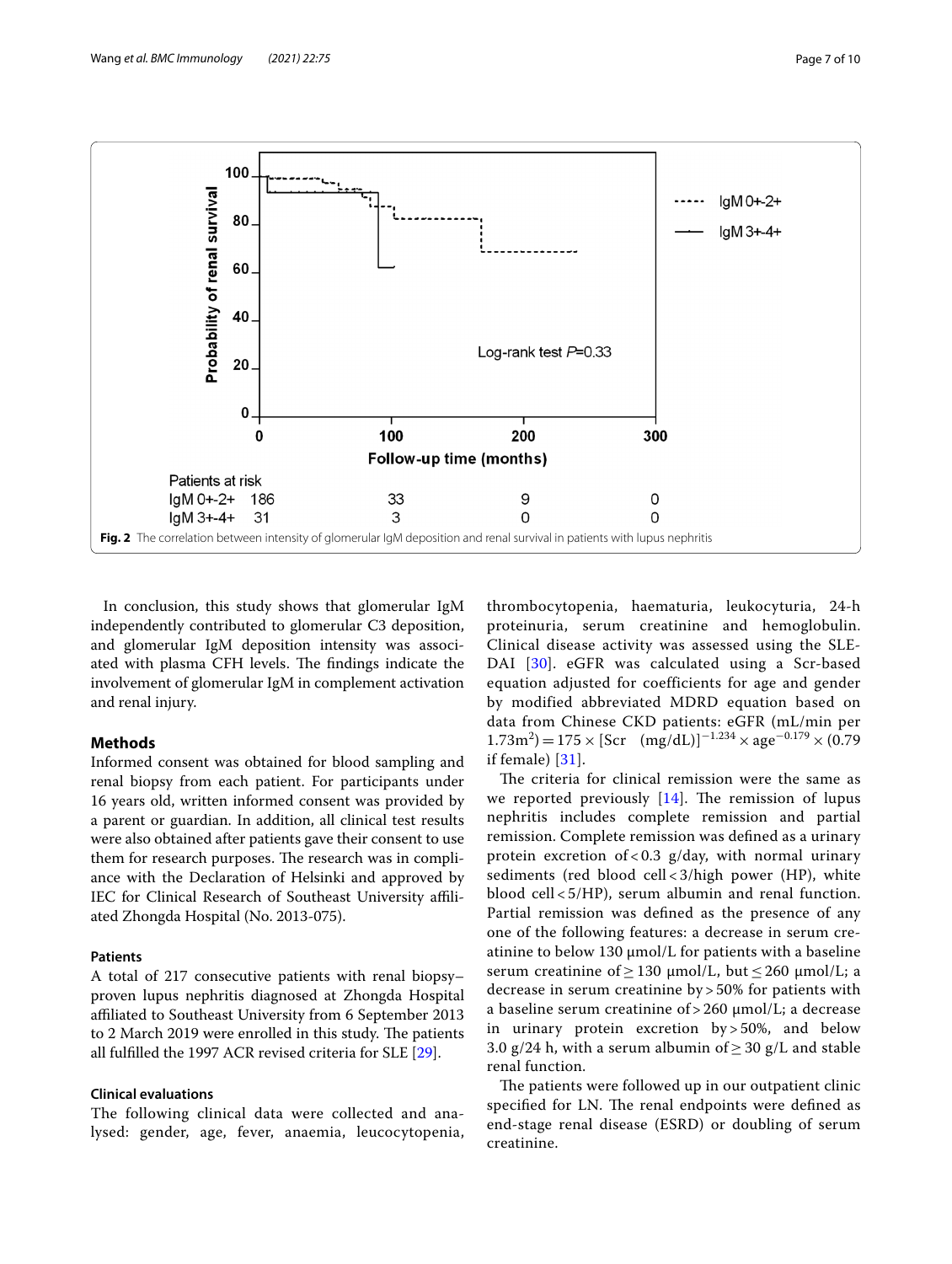#### **Blood samples**

Plasma and sera from patients with LN were obtained from peripheral blood at the time of renal biopsy. All the blood samples were stored at−80 °C until use.

## **Laboratory assessment**

Serum ANAs, anti-dsDNA antibodies, anti-extractable nuclear antigen antibodies, including anti-Sm, anti-SSA, anti-SSB antibodies, were detected using immunodotting assays (EUROIMMUN, Lübeck, Germany; normal range). Plasma C3 was determined using a rate nephelometry assay (BeckmanCoulter, IMMAGE, USA; normal range  $> 0.85$  g/L).

Anti-C1q IgG autoantibodies were detected using a previously published ELISA method  $[32]$ . The results were recorded as the net optical absorbance (average value of antigen wells minus average value of antigenfree wells) at 490 nm in an ELISA reader (BioRad 550, Japan) and expressed as percentage of the known positive sample. The cutoff value was set as the mean  $+2$  SD of healthy blood donors.

## **Quantifcation of plasma levels of complement components**

Plasma concentrations of human complement components were determined by enzyme-linked immunosorbent assay, including plasma C1q, plasma CFH and soluble C5b-9 (Quidel Corporation, San Diego, CA). The detection of plasma soluble C5b-9 was assayed in accordance with the manufacturer's instructions.

The method to detect plasma C1q was modified as previously described [[32](#page-9-12)]. Rabbit anti-human C1q polyclonal antibodies (Dako, Denmark) were coated on to the microtiter plates (Nunc Immunoplate, Roskilde, Denmark) overnight at  $4 \text{ }^{\circ}$ C. Then the wells were washed 3 times with 0.01 M phosphate-buffered saline (PBS) containing 0.1% Tween20 (PBST) and blocked with PBSTcontaining1% bovine serum albumin (BSA). After standards and serum samples added, horseradish peroxidase–conjugated goat anti-human C1q monoclonal antibody (Abcam, US) was added and incubated. The reaction was developed with tetramethylbenzi-dine (TMB) liquid substrate system and was stopped with 1 M  $H_2SO_4$ . The results were recorded as the net optical absorbance at 450 and 570 nm in an ELISA reader (Bio-Rad550, Japan).

The method of detecting plasma CFH was the same as previously described  $[14]$  $[14]$ . The CFH level of each sample was calculated using Curve Expert 1.3 (Hyams Development, <http://www.curveexpert.net/>). All assays were run in duplicate, and when standard errors were > 10%, samples were routinely re-analyzed. Serial concentrations of commercially available highly purifed human factor H were used to develop a standard curve. The linear portion of the curve was subsequently used for the measurement of plasma factor H.

#### **Renal histopathology**

The renal biopsy specimens were examined by light microscopy, direct immunofuorescence and electron microscopy. LN was re-classifed according to the International Society of Nephrology/Renal Pathology Society (ISN/RPS) 2003 classifcation system [\[33\]](#page-9-13). All renal histopathological data of 217 patients with renal biopsy-proven lupus nephritis, were reviewed by two pathologists with 20-year experience. The pathologists classifed and scored the biopsies separately, blinded to patients' data and the scores of the other observer. Diferences in scoring between the pathologists were resolved by rereviewing the biopsies and reaching a consensus.

## **Intra‑ and inter‑reader reliability**

The two pathologists who undertook the analyses of the pathological data, were unaware of the patients' details. Each evaluation was performed in triplicate and the mean of the values were reported. In addition, in each patient's pathological data evaluation, two expert pathologists reported their results. The inter-rater reliability for immunofuorescence IgG and IgM scores was good, Cohen's kappa=0.953 (*P*<0.001), Cohen's kappa=0.951  $(P<0.001)$ , respectively. The intra-rater reliability for immunofuorescence IgG and IgM scores from one pathologist was excellent,  $ICC=0.962$  (95% CI 0.952– 0.971), ICC=0.980 (95% CI 0.974-0.985), respectively. And the intra-rater reliability for immunofuorescence IgG and IgM scores from the other pathologist was also good, ICC=0.946 (95% CI 0.931–0.958), ICC=0.965 (95% CI 0.955–0.973), respectively.

## **Light microscopy examination**

Renal biopsy specimens were fxed in 4.5% bufered formaldehyde for light microscopy. Consecutive serial 3 µm sections were used for histological staining. Stains employed included hematoxylins and eosin (H&E), periodic acid-Schif, silver methenamine (Meth) and Masson's trichrome.

#### **Immunofuorescence examination**

The intensity of immunofluorescence for IgG, IgA, IgM, C3, C1q, fbrin, kappa and lambda deposits were semiquantitatively graded from 0 to 4, respectively. Staining intensity was expressed as follows: 0, invisible;  $1+$ , ambiguous under a low-power lens and apparent under a high-power lens; 2+, apparent under a low-power lens and clear under a high-power lens; 3+, clear under a lowpower lens and bright under a high-power lens; and 4+, dazzling under a high-power lens.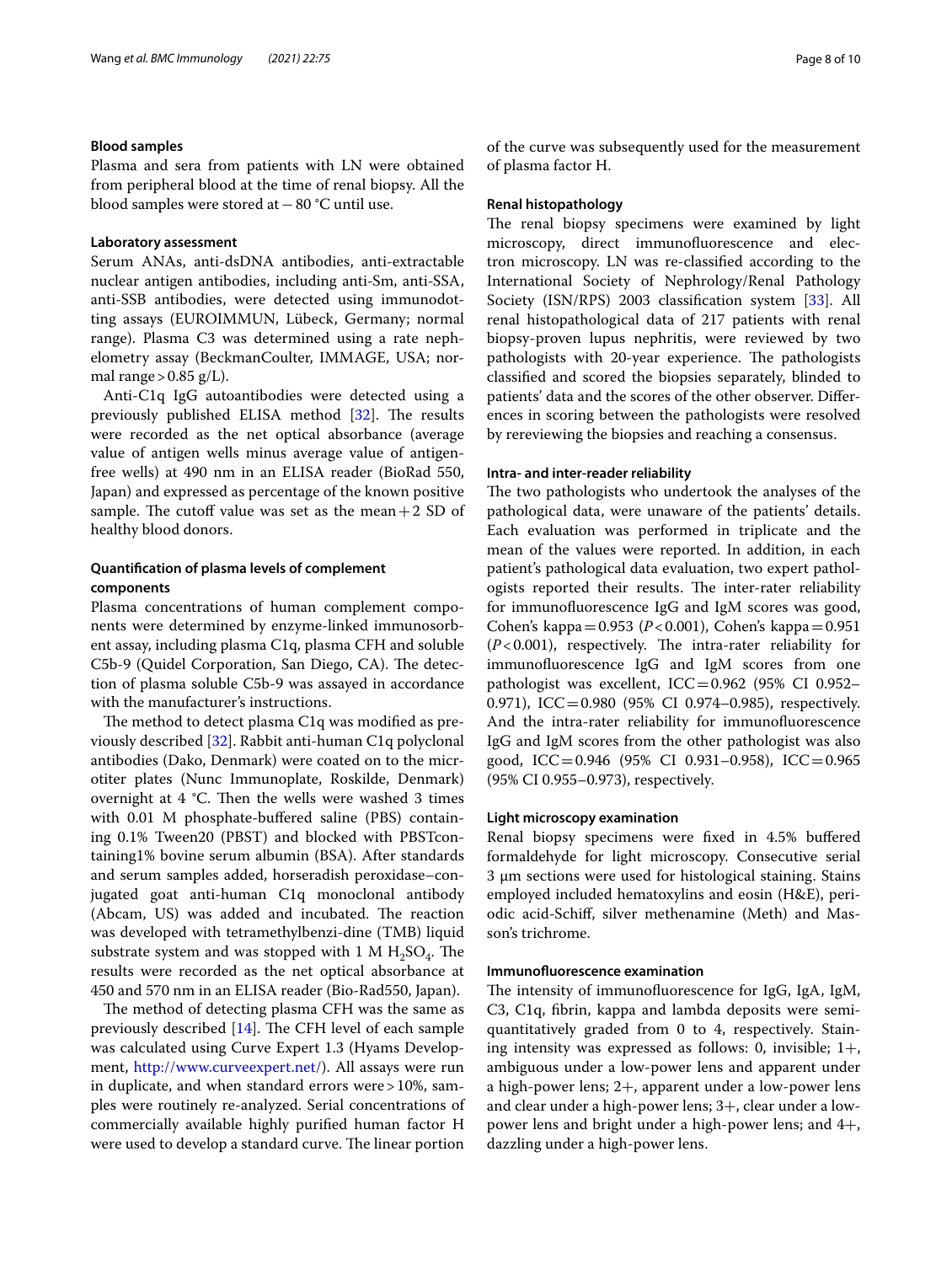#### **Electron microscopy**

Renal biopsy specimens were fxed in 2.5% paraformaldehyde for electron microscopy. After embedded in epon, ultrathin sections were mounted on metal grids and stained with uranyl acetate before viewed in a transmission electron microscope (JEM-1230; JEOL,Tokyo, Japan).

## **Statistical analysis**

Statistical software SPSS 25.0 (SPSS, Chicago, IL, USA) was employed for all the statistical analysis. Quantitative data were expressed as mean $\pm$ s.d., median with interquartile range (IQR), median with range, or number (%). One-way analysis of variance was used for the same continuous data in diferent groups. Differences of quantitative variables between groups were assessed using the t test (for normally distributed data) or Mann–Whitney U test (for non-normally distributed data). Logistic regression analysis was carried out to predict glomerular C3 deposition. Survival analysis was performed using the log-rank test. Statistical signifcance was considered as *P* < 0.05.

#### **Abbreviations**

LN: Lupus nephritis; SLE: Systemic lupus erythematosus; CFH: Complement factor H; FSGS: Focal segmental glomerulosclerosis; IgAN: IgA nephropathy; DN: Diabetic nephropathy; SLEDAI: Systemic Lupus Erythematosus Disease Activity Index; dsDNA: Double-stranded DNA; SSA: Sjogren's syndrome A antigen; SSB: Sjogren's syndrome B antigen; AI: Activity indices; CI: Chronicity indices; PBS: Phosphate-buffered saline; BSA: Bovine serum albumin; ISN/RPS: International Society of Nephrology/Renal Pathology Society; IQR: Interquartile range; OR: Odd ratio; CI: Confdence interval; AI: Activity indices; CI: Chronicity indices.

#### **Acknowledgements**

Not applicable.

#### **Authors' contributions**

FMW drafted the manuscript and did the whole revision process. JRY, LZ and YZ participated in collecting the related clinical and pathological data. JZ conducted partly statistical analysis. XWY acted as the corresponding author did the whole study design and the manuscript revision. BCL acted as the co-corresponding author and did the partly study design and the manuscript revision. All authors read and approved the fnal manuscript.

#### **Funding**

This work was supported by grants from the National Natural Science Foundation of China (Nos. 82060132, 81400704, 81300587), Science and Technology Assistance Project of Science and Technology Department of Xinjiang Autonomous Region (No. 2020E0276) and Nanjing municipal commission of health and family planning (No. 7990000097).

#### **Availability of data and materials**

Further clinical data and images of this case are available from the corresponding author upon reasonable request.

#### **Declarations**

#### **Ethics approval and consent to participate**

Informed consent was obtained for blood sampling and renal biopsy from each patient. For participants under 16 years old, written informed consent was provided by a parent or guardian. In addition, all clinical test results were also obtained after patients gave their consent to use them for research purposes. The research was in compliance with the Declaration of Helsinki and approved by the local ethics committees (No. 2013-075).

#### **Consent for publication**

Not applicable.

#### **Competing interests**

The authors declare that they have no competing interests.

#### **Author details**

<sup>1</sup> Institute of Nephrology, Zhong Da Hospital, Southeast University School of Medicine, Nanjing, China. <sup>2</sup> Department of Nephrology, The Fifth Affiliated Hospital of Xinjiang Medical University, Urumqi 830000, Xinjiang, China. 3 Department of Public Health, Aarhus University, Aarhus, Denmark. <sup>4</sup> Department of Nephrology, Provincial Hospital Affiliated to Shandong University, Jinan 250021, Shandong, China. <sup>5</sup> Department of Nephrology, Provincial Hospital Afliated to Shandong First Medical University, Jinan 250021, Shandong, China.

Received: 18 February 2021 Accepted: 22 November 2021 Published online: 07 December 2021

## **References**

- <span id="page-8-0"></span>Almaani S, Meara A, Rovin BH. Update on lupus nephritis. Clin J Am Soc Nephrol. 2017;12:825–35.
- 2. Yu F, Haas M, Glassock R, Zhao MH. Redefning lupus nephritis: clinical implications of pathophysiologic subtypes. Nat Rev Nephrol. 2017;13:483–95.
- 3. Lech M, Anders HJ. The pathogenesis of lupus nephritis. J Am Soc Nephrol. 2013;24:1357–66.
- <span id="page-8-1"></span>4. Wenderfer SE, Eldin KW. Lupus nephritis. Pediatr Clin North Am. 2019;66:87–99.
- <span id="page-8-2"></span>5. Panzer SE, Laskowski J, Renner B, Kulik L, Ljubanovic D, Huber KM, Zhong W, Pickering MC, Holers VM, Thurman JM. IgM exacerbates glomerular disease progression in complement-induced glomerulopathy. Kidney Int. 2015;88:528–37.
- <span id="page-8-3"></span>6. Strassheim D, Renner B, Panzer S, Fuquay R, Kulik L, Ljubanovic D, Holers VM, Thurman JM. IgM contributes to glomerular injury in FSGS. J Am Soc Nephrol. 2013;24:393–406.
- <span id="page-8-4"></span>7. Pacic A, Senjug P, Bacalja J, Tisljar M, Horvatic I, Bulimbasic S, Knotek M, Galesic K, Galesic LD. IgM as a novel predictor of disease progression in secondary focal segmental glomerulosclerosis. Croat Med J. 2017;58:281–91.
- 8. Zhang YM, Gu QH, Huang J, Qu Z, Wang X, Meng LQ, Wang F, Liu G, Cui Z, Zhao MH. Clinical signifcance of IgM and C3 glomerular deposition in primary focal segmental glomerulosclerosis. Clin J Am Soc Nephrol. 2016;11:1582–9.
- <span id="page-8-5"></span>9. Tang X, Li H, Li L, Zhang J, Xu H, Li L, Liu F. The Clinical impact of glomerular immunoglobulin M deposition in patients with type 2 diabetic nephropathy. Am J Med Sci. 2018;356:365–73.
- <span id="page-8-6"></span>10. Platt JL, Cascalho M. IgM in the kidney: a multiple personality disorder. Kidney Int. 2015;88:439–41.
- 11. Hesketh EE, Dransfeld I, Kluth DC, Hughes J. Circulating IgM requires plasma membrane disruption to bind apoptotic and non-apoptotic nucleated cells and erythrocytes. PLoS ONE. 2015;10:e0131849.
- 12. Reversat A, Sixt M. IgM's exit route. J Exp Med. 2018;215:2959–61.
- <span id="page-8-7"></span>13. Klimovich VB. IgM and its receptors: structural and functional aspects. Biochemistry (Mosc). 2011;76:534–49.
- <span id="page-8-8"></span>14. Wang FM, Yu F, Tan Y, Song D, Zhao MH. Serum complement factor H is associated with clinical and pathological activities of patients with lupus nephritis. Rheumatology (Oxford). 2012;51:2269–77.